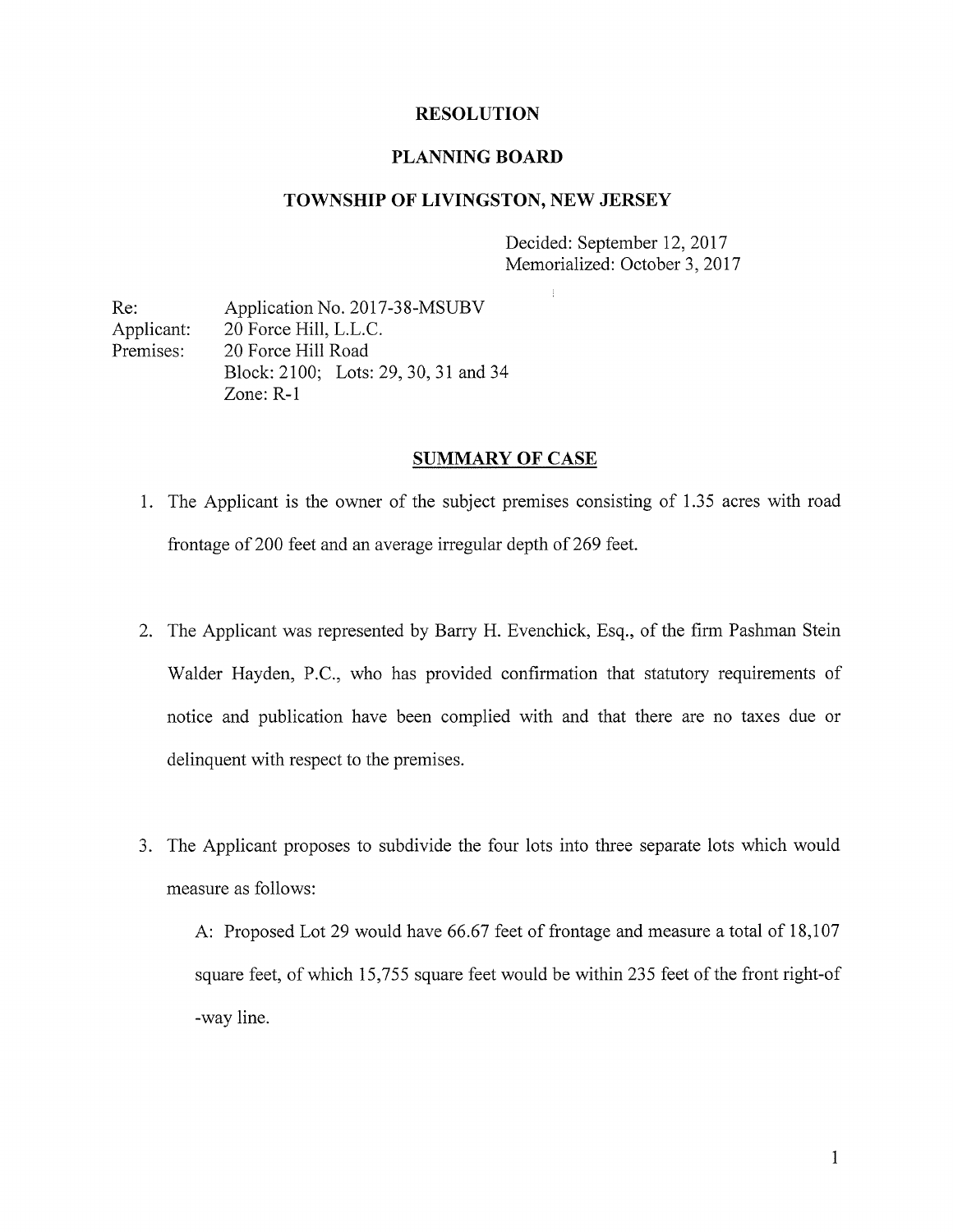B: Proposed Lot 30 would have 66.67 feet of frontage and measure <sup>a</sup> total of 18,1 15.8 square feet, of which 15,764 square feet would be within 235 feet of the front right-of-way line.

C: Proposed Lot <sup>31</sup> would have 66.67 feet of frontage and measure a total of 22,597.7 square feet, of which 18,654 square feet would be within 235 feet of the front right-of-way line.

- 4. All three lots would be in violation of Township Code § <sup>1</sup> 70-96.C.(5) which requires <sup>a</sup> minimum lot size of 35,250 square feet within 235 feet of the front street right-of-way line.
- 5. One of the existing lots (Lot 34) is landlocked to the rear of the <sup>3</sup> other lots, and present Lots 30 and 31 currently measure 50 feet in width and are undersized under the requirements of the R-1 Zone. Present Lot 29 has frontage of 100 feet and would be compliant with the zone requirements as to minimum R-1 lot width.
- 6. The subject premises is located directly across Force Hill Road from the Brandywine Assisted Living facility. There are a number of residential homes on lots measuring 50 feet in width to the north and east of the premises.
- 7. Combining the four lots and subdividing them into three lots would provide equalization of the lot frontage and would provide sufficient room for construction of single-family homes on each lot that could easily comply with all setback requirements. The Applicant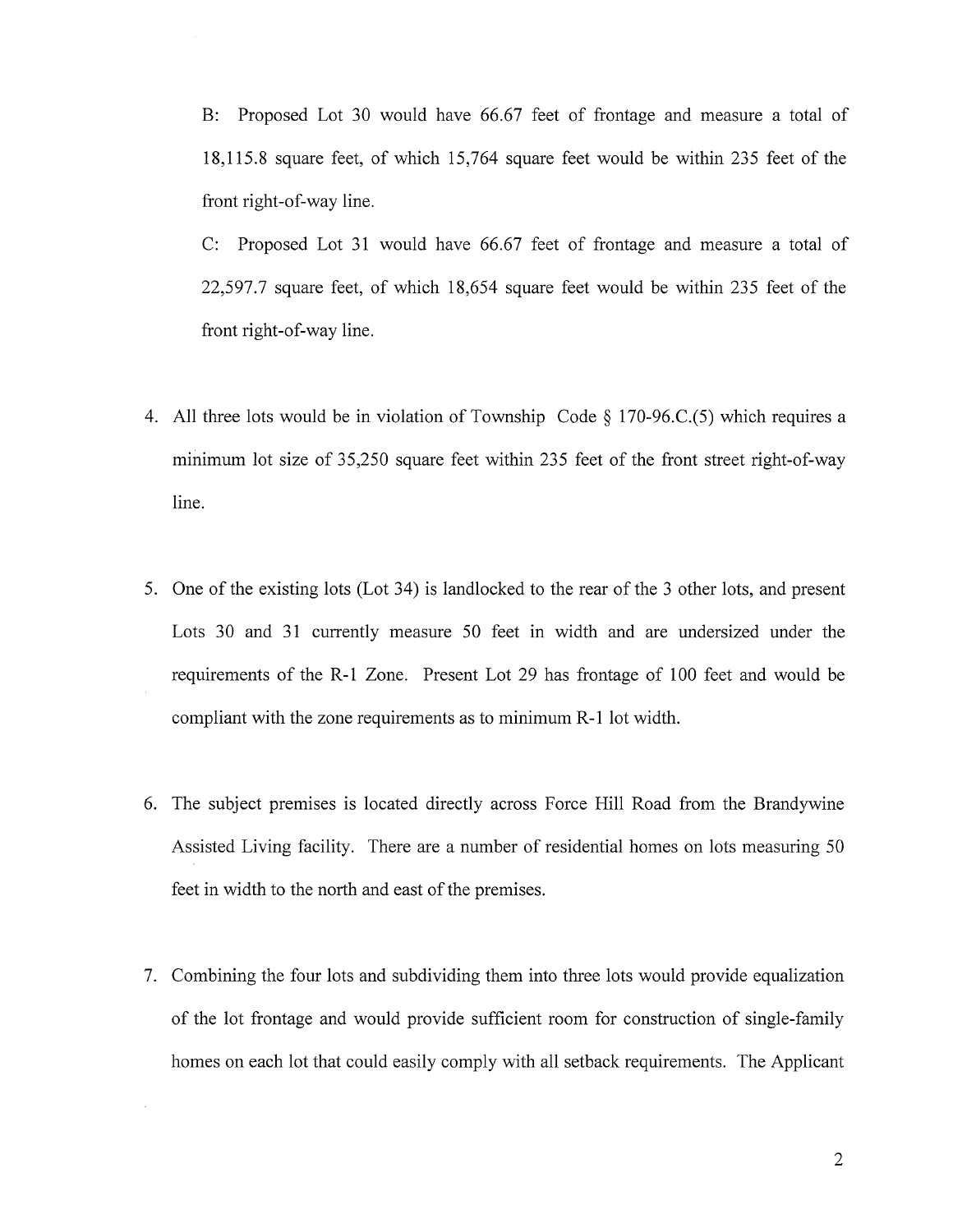submitted Plans, prepared by Michael T. Lanzafama, of Casey & Keller, Inc., dated May 12, 2017. The Plans included the proposed Subdivision Plat as well as a neighborhood area map demonstrating the prevalence of other undersized lots on Force Hill Road and in the immediate neighborhood.

- 8. The Applicant presented and relied upon the testimony of its sole witness, Michael T. Lanzafama, admitted as an expert in surveying, engineering, and planning. He testified that the proposed front yard setbacks of 67.74 feet for each lot would be in compliance with the Township Code  $\S$  170-96.C.(2) provision that the setback can be less than 75 feet when the new buildings would conform to the established line of existing buildings on that side of the street and within 300 feet. The opinion of Mr. Lanzafama was that the benefits of the requested variances would outweigh any detriment by advancing the goals of the Municipal Land Use law in allowing for appropriate in-fill development with quality housing stock and will provide <sup>a</sup> better plan alternative that would fit more naturally with the nature of the neighborhood as it has developed. The subdivision will allow construction of reasonably sized single-family homes that will not be overbearing and will provide adequate light, air and space.
- 9. The Applicant agreed to comply with the comments made by the Township Engineer and Planner letter of June 27, 2017; specifically items 4, <sup>5</sup> and <sup>7</sup> respectively requiring identification on the topographic survey of the trees to be removed, obtaining <sup>a</sup> Tree Removal Permit, obtaining a Lot Surface Drainage Permit, and obtaining a Road Opening Permit.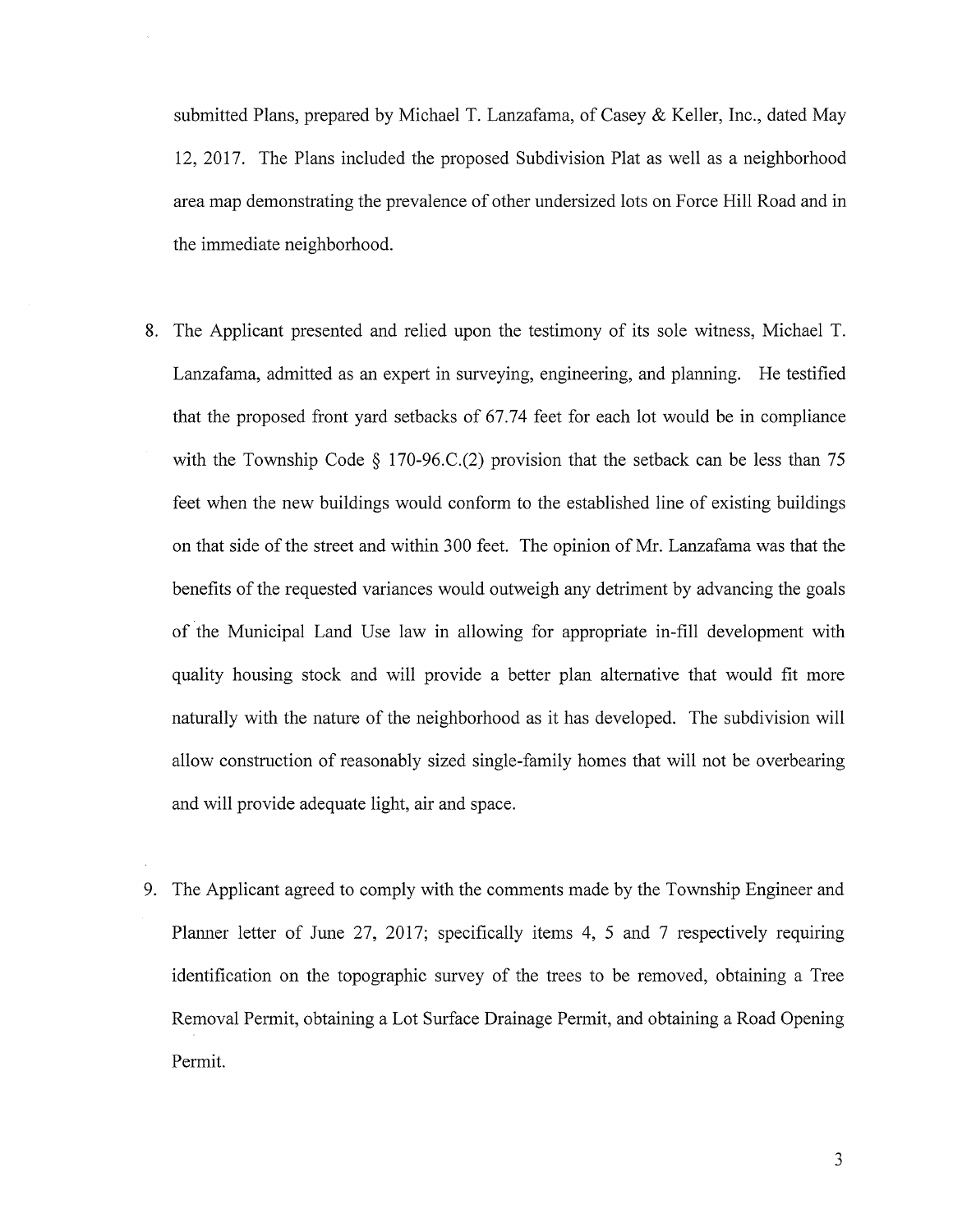10. No Members of the public appeared to ask question or voice an opinion either in support of or in opposition to the Application.

#### CONCLUSIONS OF THE BOARD

- 1. The Board concludes that the Application for <sup>a</sup> minor subdivision of the subject premises should be approved and is hereby approved and granted with the variances and Conditions as set forth herein.
- 2. The Board accepts the testimony of expert Lanzafama and grants the variances from Township Ordinance Section 170-96.C.(5) as requested by the Applicant as follows:
	- A: Proposed Lot 29 is granted <sup>a</sup> total lot area variance of 19,495 square feet within 235 feet of the front right-of-way line.
	- B: Proposed Lot 30 is granted <sup>a</sup> total lot area variance of 19,486 square feet within 235 feet of the front right-of-way line.
	- C: Proposed Lot <sup>31</sup> is granted a total lot area variance of 16,596 square feet within 235 feet of the front right-of-way line.

Said variances are granted subject to the proposed subdivision calculations as set forth herein, providing for each lot to have <sup>a</sup> frontage width of 66.67 feet. That frontage would be approximately 85.33 feet less than the frontage width required to meet the District standard for area within 235 feet of the front street right-of-way line and the permitted deviation from that requirement is included within the granted variance.

3. The Applicant shall comply with the following Conditions: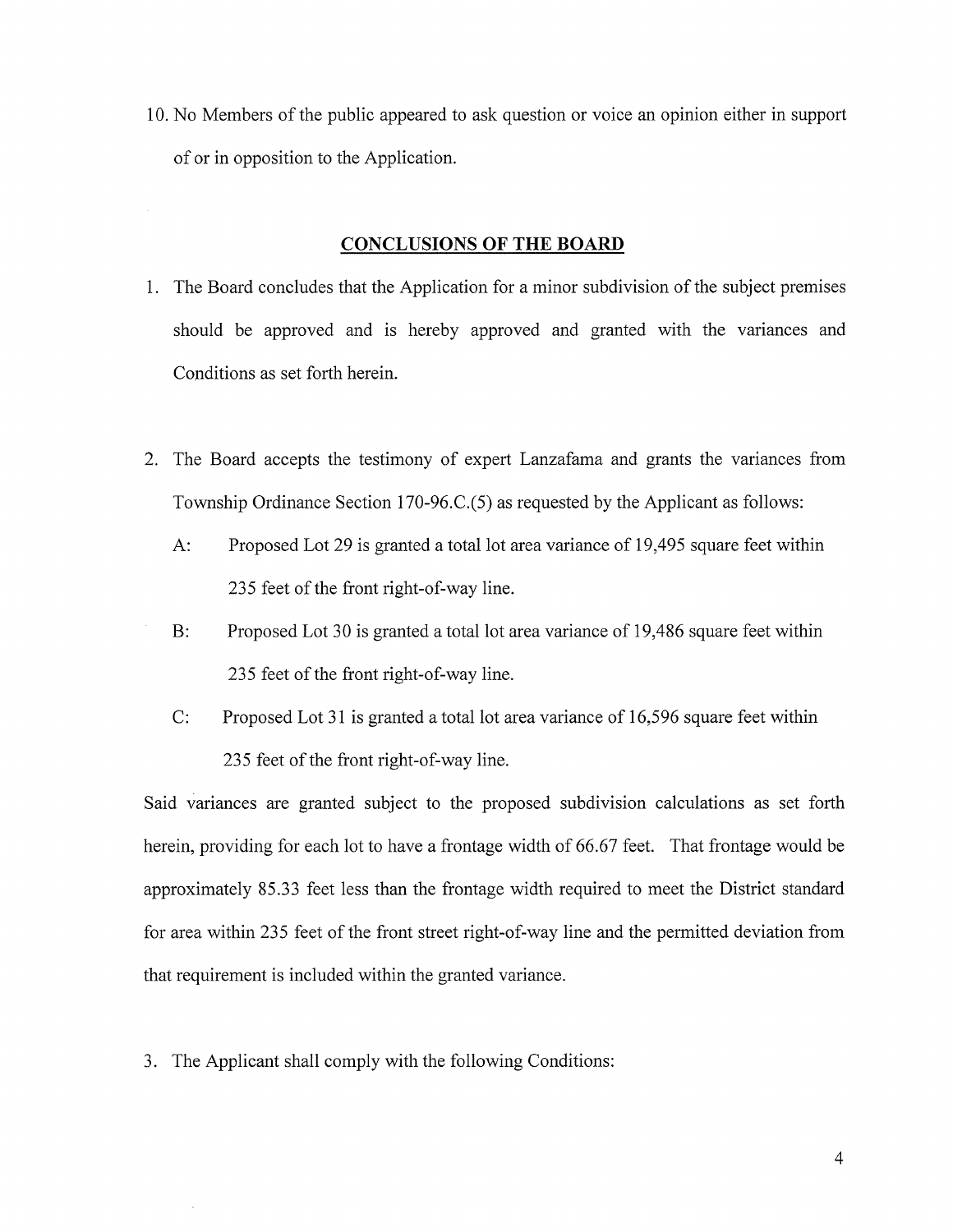- A. All trees intended to be removed shall be indicated on the Land Title & Topographic Survey.
- B. Applicant shall obtain a Tree Removal Permit before any site preparation as to each Lot is commenced.
- C. Applicant shall obtain a Lot Surface Drainage Permit and a Road Opening Permit as to each Lot.
- D. The Lot designations are subject to assignment by the Township, shall have the dimensions as set forth in the Casey & Keller Plat submitted to the Board as part of the Application and are subject to confirmation by the Township Engineer.
- E. The provisions of the Steep Slope Ordinance, Article XXIV of the Township Code, shall be complied with if the Township Engineer finds it to be applicable.
- F. The full text of all Conditions of this Resolution shall be included and incorporated into the Minor Subdivision Plat or any subdivision deeds and shall be recorded with such documents.
- G. The Board's Model Conditions of Approval attached hereto are incorporated herein excluding those numbered 1, 5 and 14.
- H. Conditions A, B, C, D, & F and Model Conditions of Approval numbered 4, <sup>6</sup> and 11 shall be met before any other permits are issued.
- I. Model Condition of Approval numbered 19 shall apply to each Lot.

NOW THEREFORE, for the reasons set forth herein and as stated on the record by the Members of the Planning Board of the Township of Livingston, and consistent with the proofs and testimony presented at the hearing, it is resolved that Minor Subdivision approval for the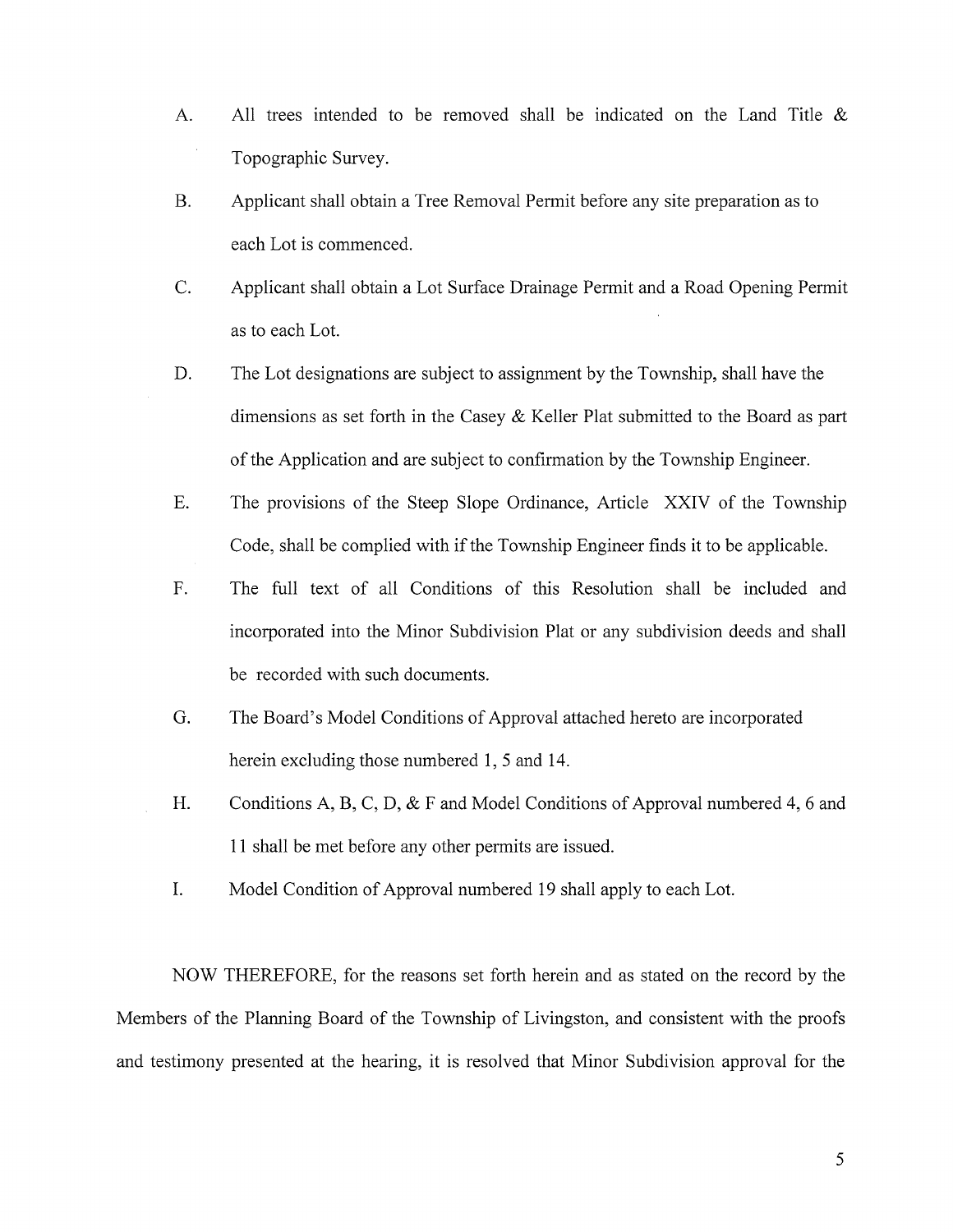Application, with variances, be and is hereby granted and approved subject to the terms and conditions as set forth herein.

**For Construction** 

I hereby certify this to be a true and accurate copy of the Resolution adopted on October 3, 2017 memorializing the decision of the Planning Board of the Township of Livingston reached on September 12, 2017 wherein Board Members Klein, Leopold, Ratner, Kalishman, Anthony, and Alternate Number <sup>1</sup> Rieber (in place and stead of Member Silverman), voted in accordance with the action memorialized herein; they being all of the Members then present.

Jackie Hollis, Secretary

#### PLANNING BOARD, TOWNSHIP OF LIVINGSTON

Model Conditions of Approval (As Amended through February 12, 2013)

Every application turns on its own facts and is judged on its own merits. Listed below are models of conditions which may be considered "standard". A standard can be tailored to specific circumstances, and may not always apply. Other or additional conditions may be tailored for any application.

#### 1. Architecture

a. Rooftop ancillary structures and equipment (other than alternative small energy systems and communications equipment) shall be screened by material compatible with the exterior finish of the building and matching the exterior color of the building as closely as possible.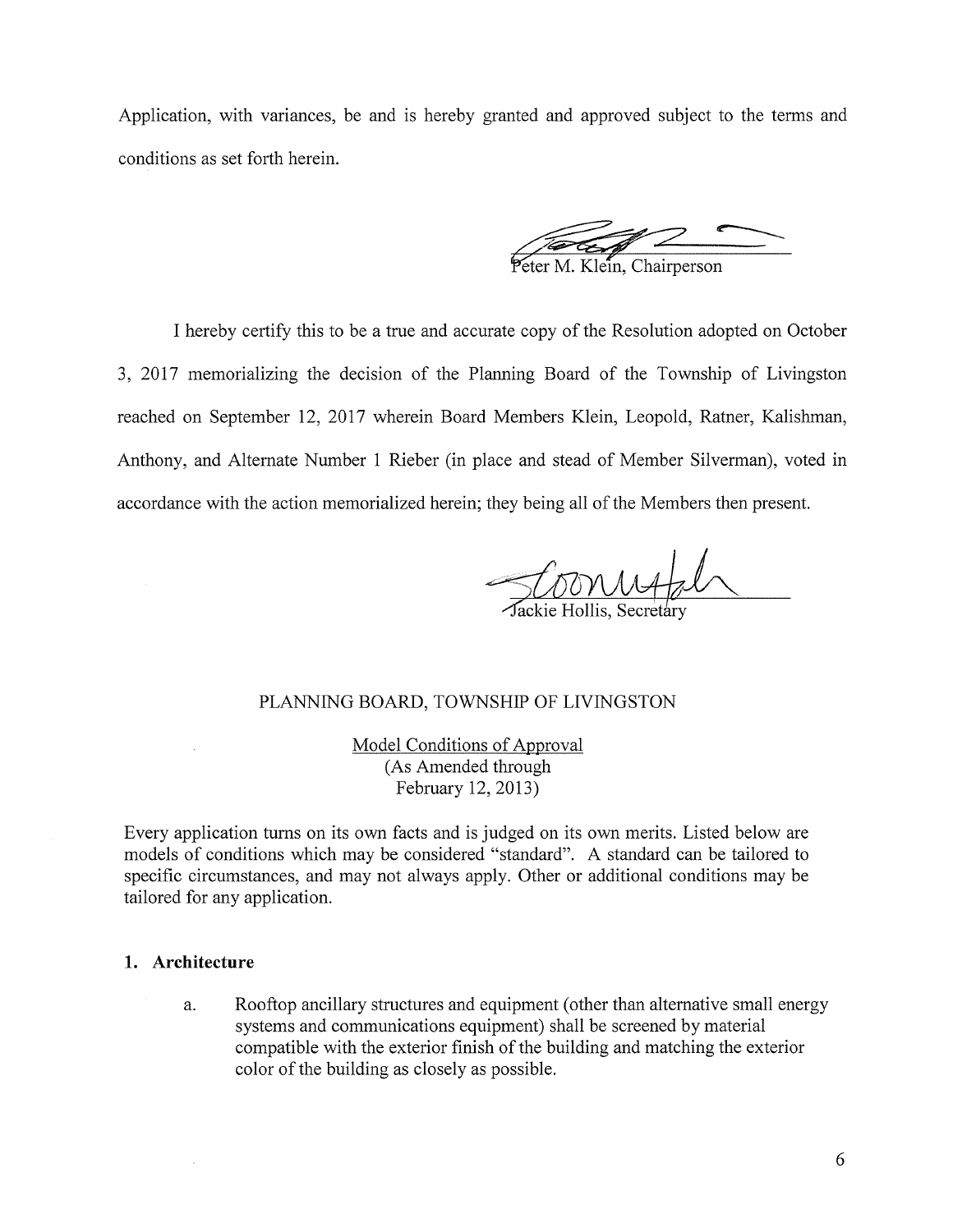b. Enclosures of trash bins, recycling bins or dumpsters shall be of the same type of materials and the same color as the exterior finish of the building.

## 2. Blasting

In the event that blasting be necessary on the Site, the following conditions shall apply in addition to all requirements of federal law or regulations:

- a. All blasting operations shall be performed in strict compliance with N.J.S.A. 21:1A-128 et seq. and N.J.A.C. 12:190-1.1 et seq., or superseding requirements.
- b. A pre-blast inspection of all structures on all properties adjacent to the Site or within 200 feet of the intended blasting location (whichever is the greater distance) shall be conducted at Applicant's expense. It shall be conducted no more than 60, nor less than 30, days before blasting commences. A written report of the inspection results shall be provided to the owner of each structure inspected within <sup>10</sup> days after completion of the inspection.
- c. Blasting shall occur only between 10:00 a.m. and 3:00 p.m. on Monday through Friday. Blasting during other hours may be permitted, temporarily, by the Township Engineer upon his finding that a condition constituting an emergency exists and necessitates such permission.
- d. Applicant shall coordinate all blasting with the Livingston Police and Fire Departments. If traffic control is required, it shall be provided at Applicant's expense.
- e. Applicant shall give the Township Engineer, the Chief of Police, the Fire Chief, and all owners of structures required to be inspected under "b" above, written notice of scheduled blasting operations to be received not less than 20 days, nor more than <sup>40</sup> days, prior to their commencement. If scheduled blasting operations are delayed or suspended they shall not be resumed until new notice has been given and received. All notices shall include the name and telephone number of Applicant's representative for purposes of receiving and responding to questions and comments.
- f. These conditions do not supersede any requirements of law or regulation that are more strict or restrictive.

### 3. Cleanliness During Demolition or Construction

a. At the close of each work day the Site shall be thoroughly cleaned and all trash and construction debris, including that within buildings under construction, shall be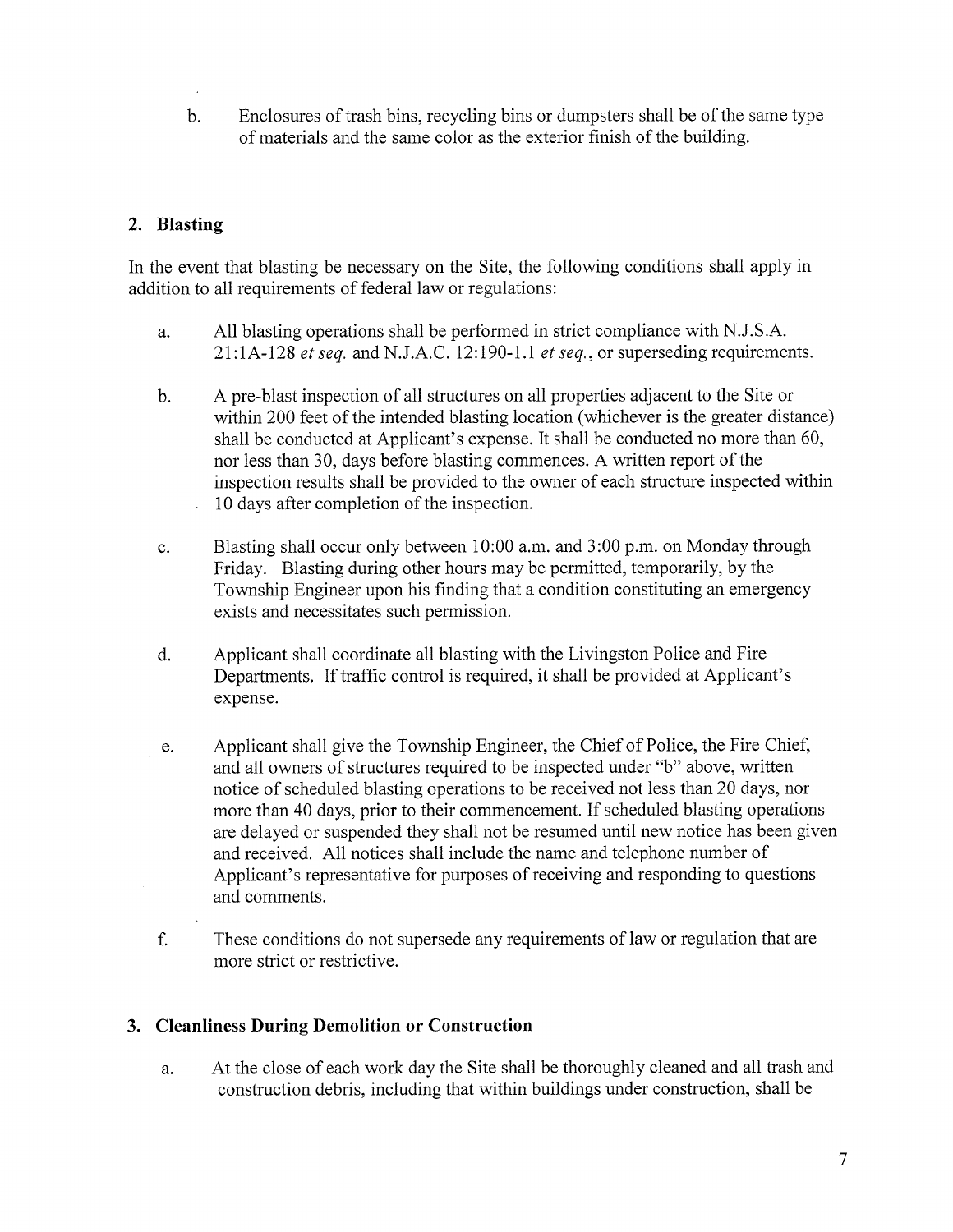placed in covered dumpsters. Dumpsters shall be removed from the Site, and replaced, before they overflow.

- b. Not less often than weekly, and whenever else required by the Construction Official or the Township Engineer, the public streets adjacent to the Site shall be manually or mechanically broom swept to remove dirt, mud or debris originating from the Site and located within 500 feet of the Site.
- c. Dust suppression methods acceptable to the Construction Official and the Township Engineer shall be utilized on the Site.

## 4. Deeds & Easements

- a. All conditions of approval that are continuing conditions shall be set forth within all deeds executed with regard to the Site.
- b. All deeds, easements, dedications or restrictions required by this approval shall be subject to review and approval by the Board Attorney prior to signing and shall be filed for recordation after such approval. The Applicant shall submit proof of such recordation to the Board Secretary, the Township Engineer and the Construction Official prior to the issuance of any permits.

# 5. Detention Basins

- a. Stormwater management basins shall be established on lots created for that purpose only. No structures that are not an approved part of the stormwater management system shall be erected on any such lot. Such basins, together with their required landscaping and fencing, shall be completed, and shall have been inspected and approved by the Township Engineer, prior to issuance of the first Certificate of Occupancy.
- b. If the approval of the Application calls for title to such <sup>a</sup> lot to be transferred to the Township; at such time as the Township accepts any new streets or roads on the Site, title to the lot shall be conveyed to the Township provided that the Township Engineer is then satisfied that the basin has been constructed in full compliance with all applicable requirements. The deed conveying such title shall be subject to prior approval by both the Board Attorney and the Township Attorney.
- c. A maintenance plan meeting the requirements of the Residential Site Improvement Standards or the Township's Stormwater Control Ordinance, or both, as applicable, shall be prepared by Applicant and shall have received the approval of the Township Engineer prior to issuance of any construction permit.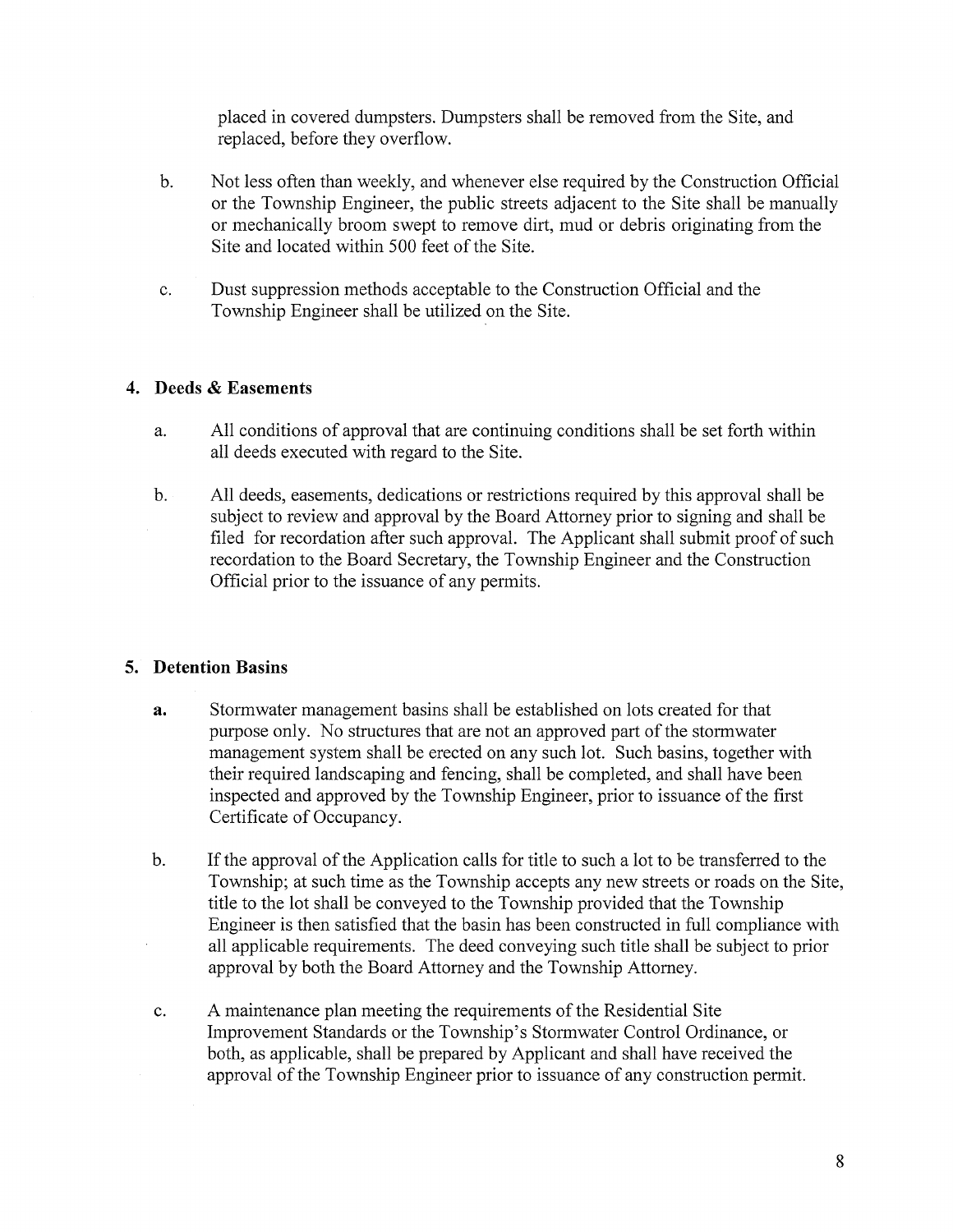Any future revisions to the maintenance plan shall not become effective until the Township Engineer's approval shall have been obtained.

d. Unless maintenance of the basin is assumed by the Township or <sup>a</sup> public agency as its direct responsibility, (1) the maintenance plan and any future revisions of it shall be recorded upon the deed of record for the property in terms approved in advance by both the Board Attorney and the Township Attorney; and, (2) the Applicant shall provide a performance bond for such maintenance, including landscaping and cleanliness.

#### 6. Final Plans

Prior to the issuance of any Township permit for demolition of any structure, preparation of the Site, or construction of any improvement:

- a. The full text of all of the conditions of this approval, and all plan changes agreed to in the course of the hearing, shall be set out on final plans submitted to the Construction Official, the Township Engineer and the Board Secretary; and
- b. Such final plans shall have been reviewed by the Board Secretary or the Board's Planning Consultant for determination of whether the plans conform to the Board's approvals and shall then have been signed by the Board Chairman, the Board Secretary and the Township Engineer.
- c. Such final plans shall comply with the Uniform Construction Code and the Barrier Free Subcode as then in force in the State of New Jersey. If, during performance of work pursuant to the Board's resolution and permits that have been issued, field conditions indicate need for change(s), such need shall be called to the attention of both the Construction Official and the Township Engineer for approval of any such change before it is implemented. If any such change is significant, permission to amend the Site Plan may have to be sought from the Planning Board. Until all requirements under approved plans and the Uniform Construction Code, including accessibility requirements, have been completed or bonded, any certificates of occupancy issued shall be temporary certificates only.

### 7. Flood Hazards

- a. Insert on the final site plan and/or subdivision map a metes and bounds description of all flood hazard areas located on the Site.
- b. Insert in all deeds for individual lots that contain or are adjacent to flood hazard areas, and on the preliminary and final subdivision maps or plats, the following covenant: "The lands designated herein contain flood hazard areas.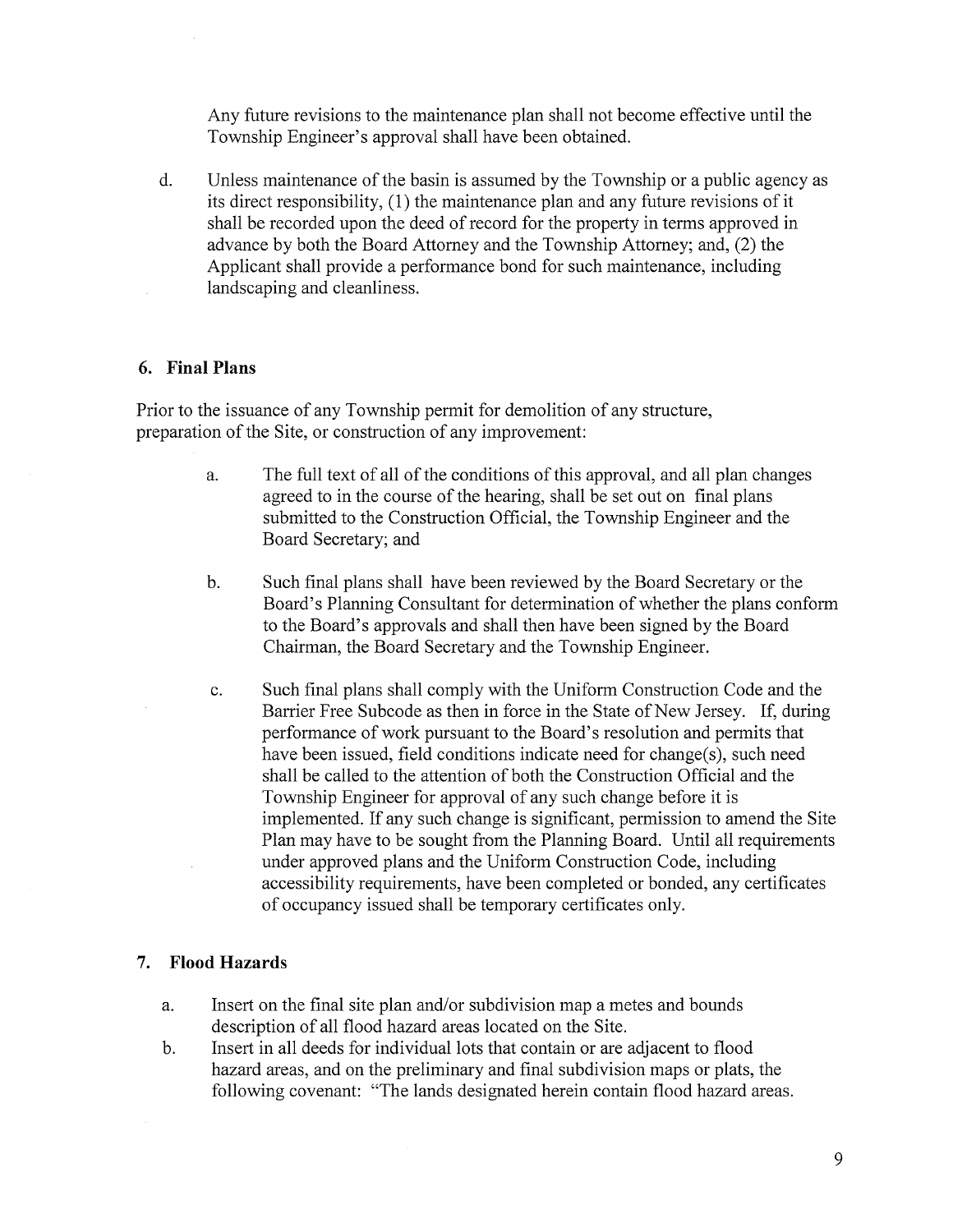There shall be no disturbance of any kind as to any flood hazard area unless permitted by N.J.D.E.P. pursuant to the Flood Hazard Control Act, N.J.S.A. 58:16A-50 *et. seq.* or superseding requirements."

## 8. Guarantees and Bonds

- a. The approval of this Application is subject to the posting, with terms acceptable to the Township Engineer, of any and all required performance guarantees, bonds, soil erosion and sediment control approvals, and any other requirements of Township ordinances prior to the issuance of any permits for commencement of site preparation or construction.
- b. This approval is also conditioned upon the Applicant's providing, prior to issuance of the first Certificate of Occupancy, <sup>a</sup> performance guarantee acceptable to the Township Engineer for any aspects of the approved landscaping or fencing that has not been completed by the time of issuance of such certificate.

## 9. Landscaping & Environmental Protection

- a. All deciduous trees planted shall have <sup>a</sup> caliper of not less than 2.5 inches measured at <sup>a</sup> height of 4.5 feet above ground level. All evergreen trees planted shall have <sup>a</sup> height of 6.0 to 8.0 feet.
- b. Street shade trees shall be planted as required by Township Code § 170-72 and shall not be included in the calculation of Replacement Trees required by the Trees Ordinance.
- c. Any tree or other planting installed in accordance with the plans which dies shall be replaced, within the current or next planting season, in kind and at the same size as it had reached at the time of death; except that if it died more than three years after planting its replacement need not be larger than the size it had reached three years after planting. The same replacement requirements shall apply to any tree or other planting installed in accordance with the plans if subsequently removed because of damage or disease.
- d. No tree existing on the Site at the time of filing of the application shall be removed unless removal is approved under the Trees Ordinance or by this Board. Every existing tree to be preserved shall be tagged and shall be shown on the Site Plan or Subdivision Plan. During site preparation and during construction, each such tree shall be protected by snow fencing or a more substantial means approved by the Construction Official. No soils, excavated materials, or any construction equipment or building materials, shall be stored or operated within a root protection zone that shall be the greater distance of (i) the crown drip line, or (ii) a distance equal to caliper multiplied by one (1) foot, (but never less than eight (8) feet from the trunk of <sup>a</sup> tree to be preserved), or anywhere else where such soil or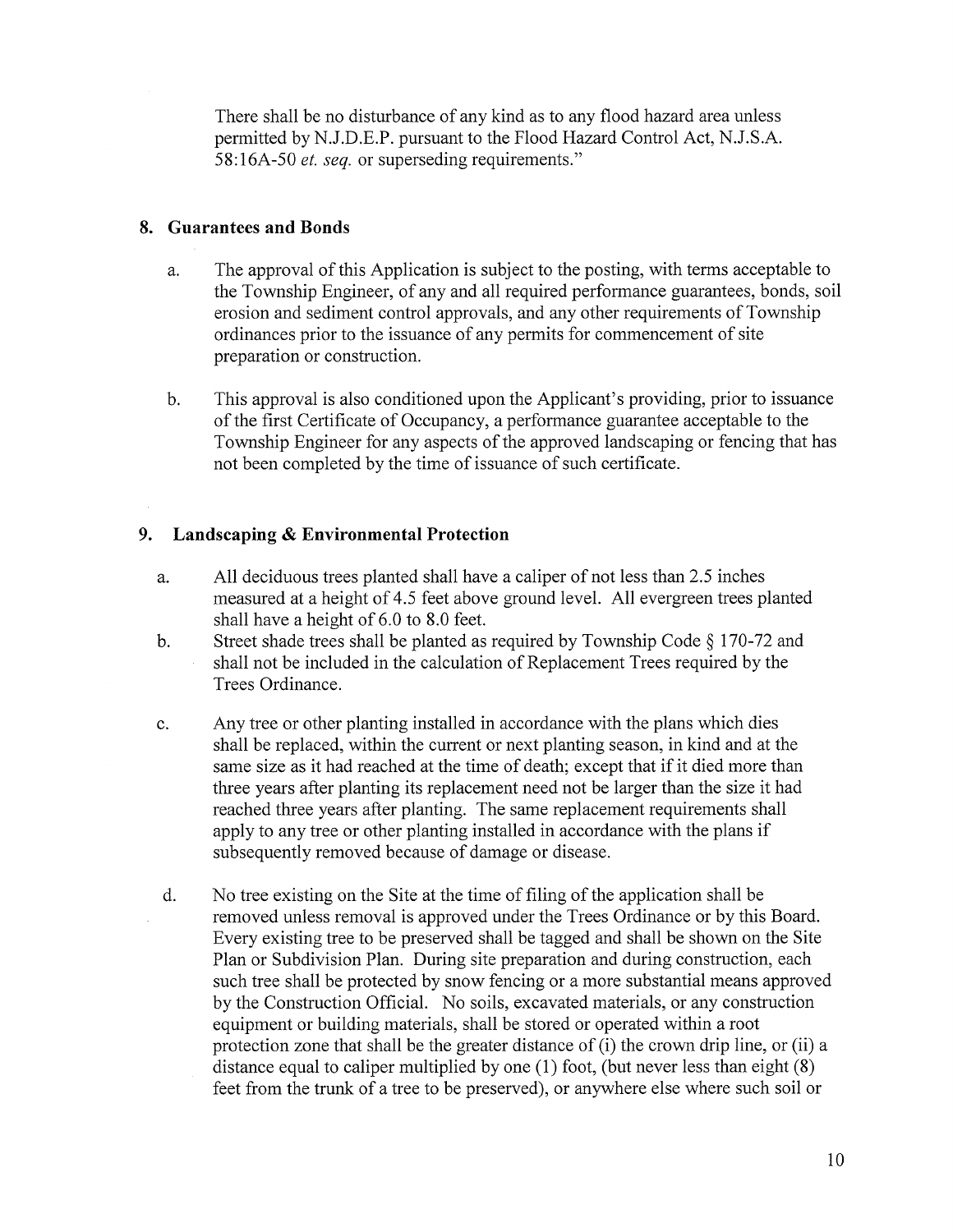materials can adversely affect the health of trees to be preserved. All work done within the root protection zone shall be accomplished with hand tools.

- e. The grade of land located within the root protection zone shall not be raised or lowered more than three (3) inches unless compensated for by welling or retaining wall methods; but in no event shall welling or retaining walls be installed less than eight (8) feet from the trunk of a tree.
- f. During site preparation or construction, no fuel storage, and no refueling, maintenance, repair or washdown of construction vehicles or equipment, shall occur within fifty (50) feet of any tree to be preserved.
- g. Any provision of the Trees Ordinance, Chapter 306 of the Code of the Township of Livingston, that establishes <sup>a</sup> conflicting standard or requirement shall control.
- h. No mulch shall be placed, or allowed to accumulate, within six inches of the trunk of any tree or shrub planted on the Site in compliance with this resolution. Mulch shall not be applied, or allowed to accumulate, elsewhere within the drip line of the tree or shrub to <sup>a</sup> depth in excess of four inches.

# 10. Noise

- a. No site preparation, demolition or construction activity shall be performed on the Site on Sundays, or before 7:30 a.m. or after 5:00 p.m. on weekdays, or before 9:00 a.m. or after 5:00 p.m. on Saturdays or federal holidays.
- b. All vehicles and motorized machinery operated on the Site shall be equipped with properly operating mufflers.
- c. No site preparation, demolition or construction activity (other than authorized blasting) shall produce, at the property line, (i) continuous airborne sound at a sound level in excess of 65 dBa, or which has an octave band sound pressure level in decibels which exceeds the standards provided in 32 N.J.R. 2230 et. seq., or (ii) impulsive sound in air which has <sup>a</sup> peak sound pressure level in excess of 80 decibels, or (iii) impulsive sound in air which repeats more than four times in any hour and has <sup>a</sup> peak sound pressure level in excess of 50 decibels.
- d. Relief from these noise conditions may be permitted, temporarily, by the Township Engineer upon his finding that a circumstance constituting an emergency exists and necessitates such permission.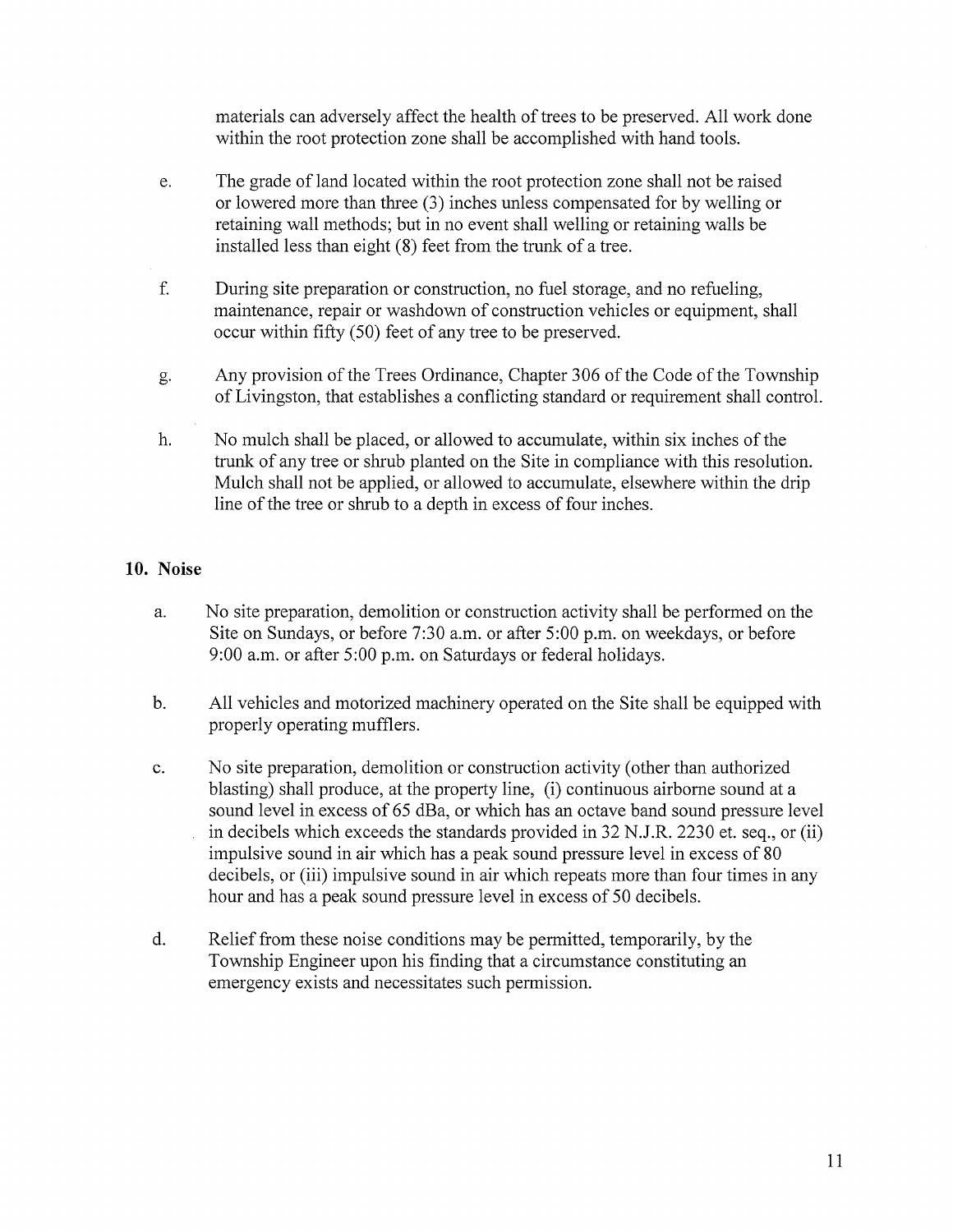## 11. Other Governmental Approvals

- a. Applicant shall comply with all applicable Federal, State and local laws and regulations and obtain any other governmental approvals required for implementation of this application as approved. If any other governmental agency or authority grants <sup>a</sup> waiver of or variance from any law, rule or regulation, or imposes any condition or requirement, which affects this approval or any of the conditions contained herein, then this Board shall have the right to review such action as it relates to this Board's approval or conditions and to modify, amend or revoke its approval and/or conditions.
- b. No Township permit for demolition of any structure, or preparation of the Site or construction of any improvement shall be issued until proof of request for such required approvals and any action thereupon, shall have been presented to the Construction Official and the Board Secretary by the Applicant.

## 12. Paving and Sidewalks

- a. Applicant shall install the top course of street paving:
	- (1) For residential development not later than the earlier of three (3) years after the issuance of the first Certificate of Occupancy or three (3) months after fifty percent  $(50\%)$  of residential units have received Certificates of Occupancy.
	- (2) For non-residential or mixed-use development, prior to issuance of the first Certificate of Occupancy.

b. All manholes, catch basins, and driveway curbs shall be ramped until the top course of street paving has been installed.

c. All sidewalks shall be constructed of concrete or of non-asphalt payers and shall be not less than four feet wide in a residence district or five feet wide in the Business Improvement District. Existing sidewalks that do not meet prior Township Code requirements shall be replaced to the standard for the new sidewalks.

### 13. Signs

The Board retains jurisdiction over any and all signs until the final Certificate of Occupancy has been issued.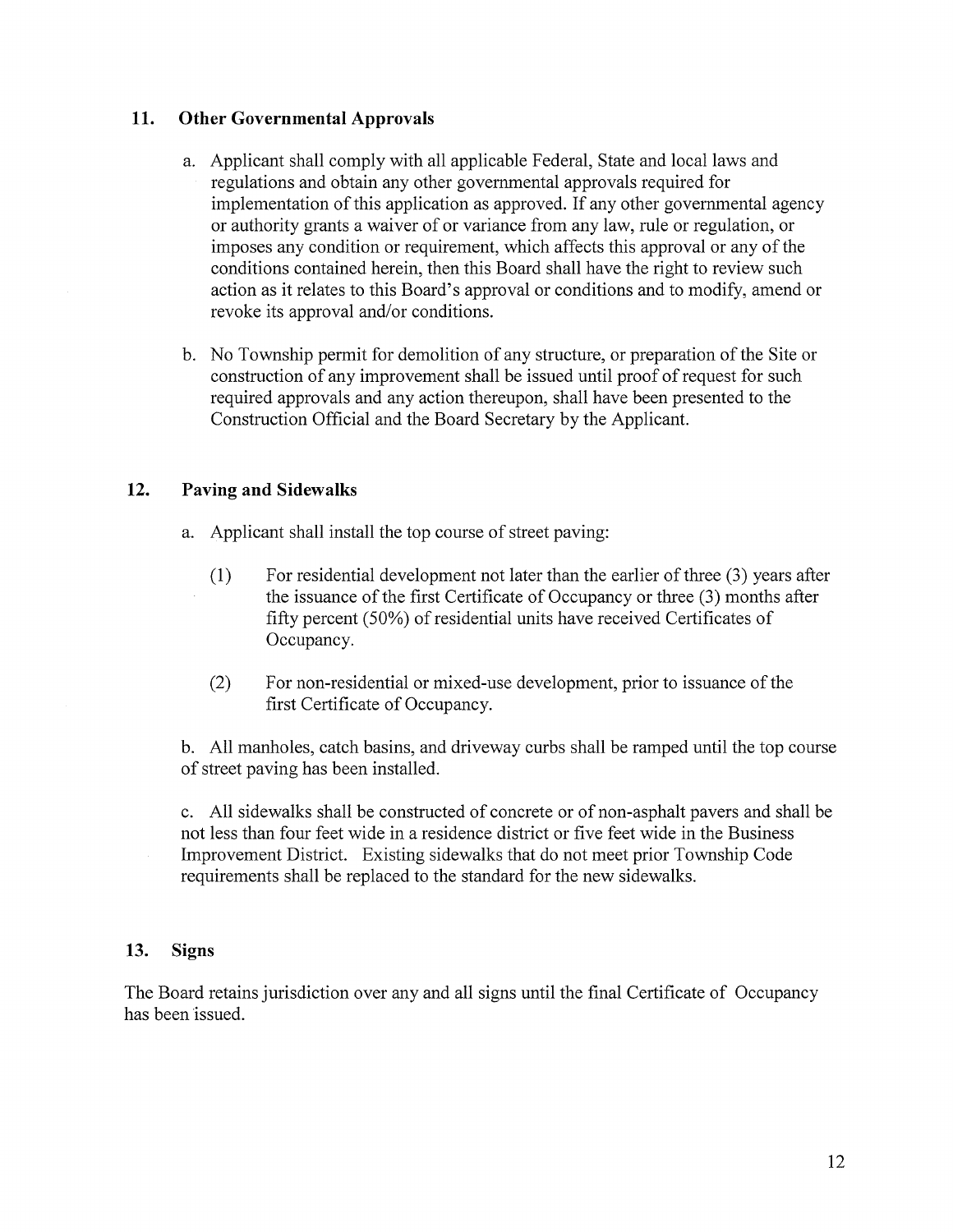## 14. Traffic and Parking Safety and Enforcement

- a. At the time of applying for <sup>a</sup> building permit the Applicant shall submit proof of having filed a written request pursuant to, and in accordance with, N.J.S.A. 39:5A-1, requesting that N.J.S.A. 39:1-1 et seq. be made applicable to the roads, streets, driveways, parking areas, etc. within the Site. The Applicant shall provide proof of the governmental action on such request to the Construction Official prior to issuance of the final Certificate of Occupancy.
- b. Lines of sight established for entrance and exit driveways of the Site shall be shown on the as-built site plans, and no structures, trees or plants that would interfere with such lines of sight shall be permitted at any time.
- c. All traffic and parking provisions in the approved site plans or otherwise required by the Board's resolution shall be accomplished prior to issuance of the first Certificate of Occupancy.
- d. The Applicant shall comply with State law and applicable Township ordinances regarding handicapped parking and shall maintain such spaces and all the traffic and parking signage and markings on the Site in good order and repair.

# 15. Utilities for Site Plans and Major Subdivisions

Applicant shall construct all utilities underground as required by law, and shall submit to the Engineering Department a written instrument from each serving utility evidencing full compliance with this condition and with Township Code §170-73.A.(17) before issuance of any Certificate of Occupancy.

### 16. Wetlands

- a. Applicant shall insert on the final subdivision map and/or site plan a metes and bounds description of all wetlands, wetlands transition areas, and buffers on the Site.
- b. Where applicable, each deed for a lot, and the subdivision plat, shall contain the following language: "The lands designated herein contain wetlands and wetlands transition areas. There shall be no disturbance of any kind as to any wetlands or wetlands transition areas unless permitted by N.J.D.E.P. pursuant to law, and Best Management Practices (as defined in N.J.A.C. 7:7A-1 .4 or superseding requirements) for prevention or reduction of adverse impacts upon or pollution of wetlands, wetlands transition areas and buffers shall be followed at all times. This restrictive covenant shall run with the land and be binding upon the grantees, their heirs and successors and assigns.